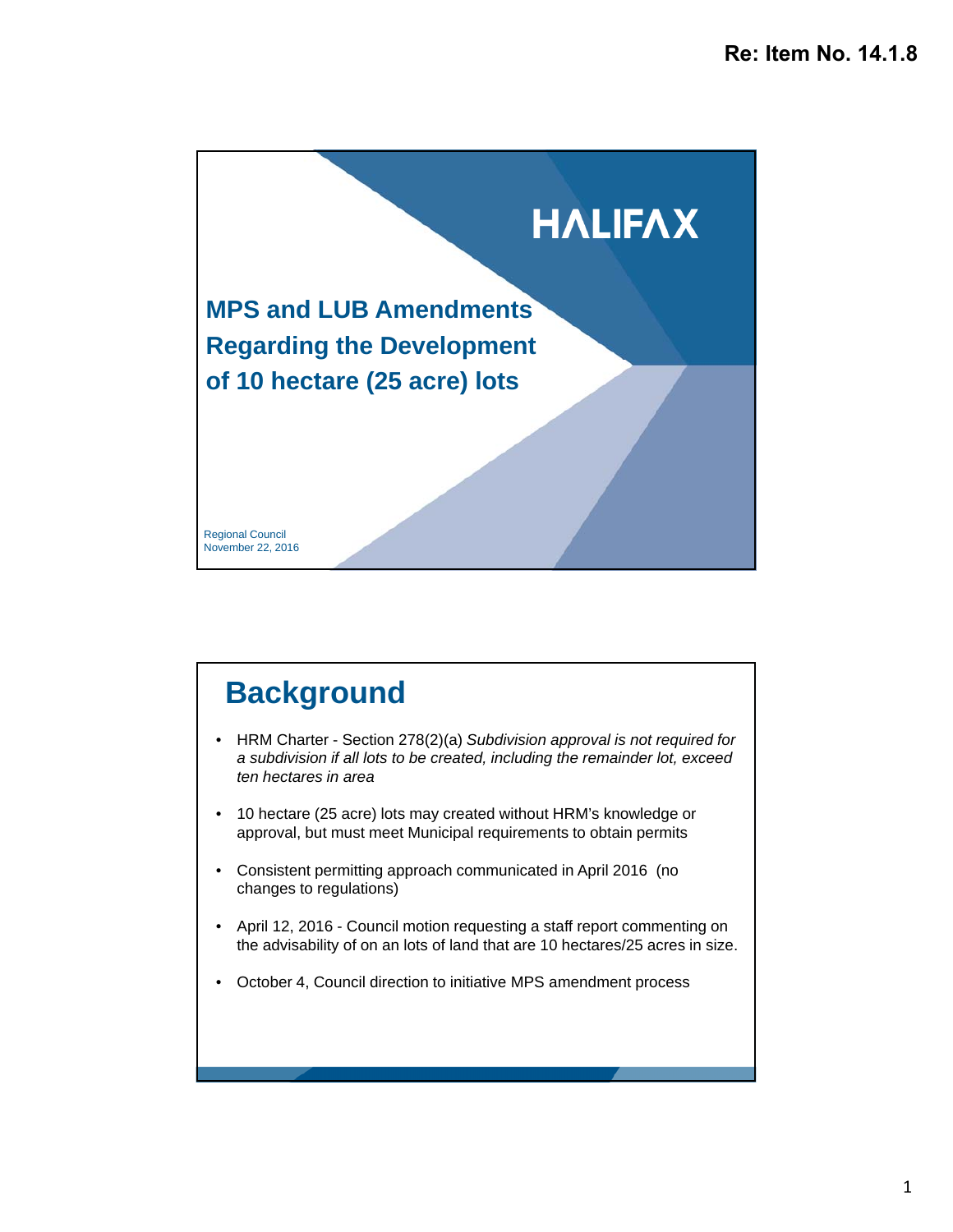# **Planning Context**

#### **Regional Plan**

• Support traditional service centres, manage public costs, minimize environmental impacts, preserve rural character

#### **Road Frontage**

- Safety and service delivery
- Tool for managing growth and development

#### **Existing Road Frontage Exemptions**

• Varied throughout Community Plan areas

### **Public Feedback**

- 253 comments through the HRM Website
- Additional correspondence concerning individual properties
- Common themes include:
	- o support for enabling development of 10 hectare lots;
	- o general concerns related to rural planning and development;
	- o support for maintaining and enforcing established land use regulations; and
	- o concerns related to fairness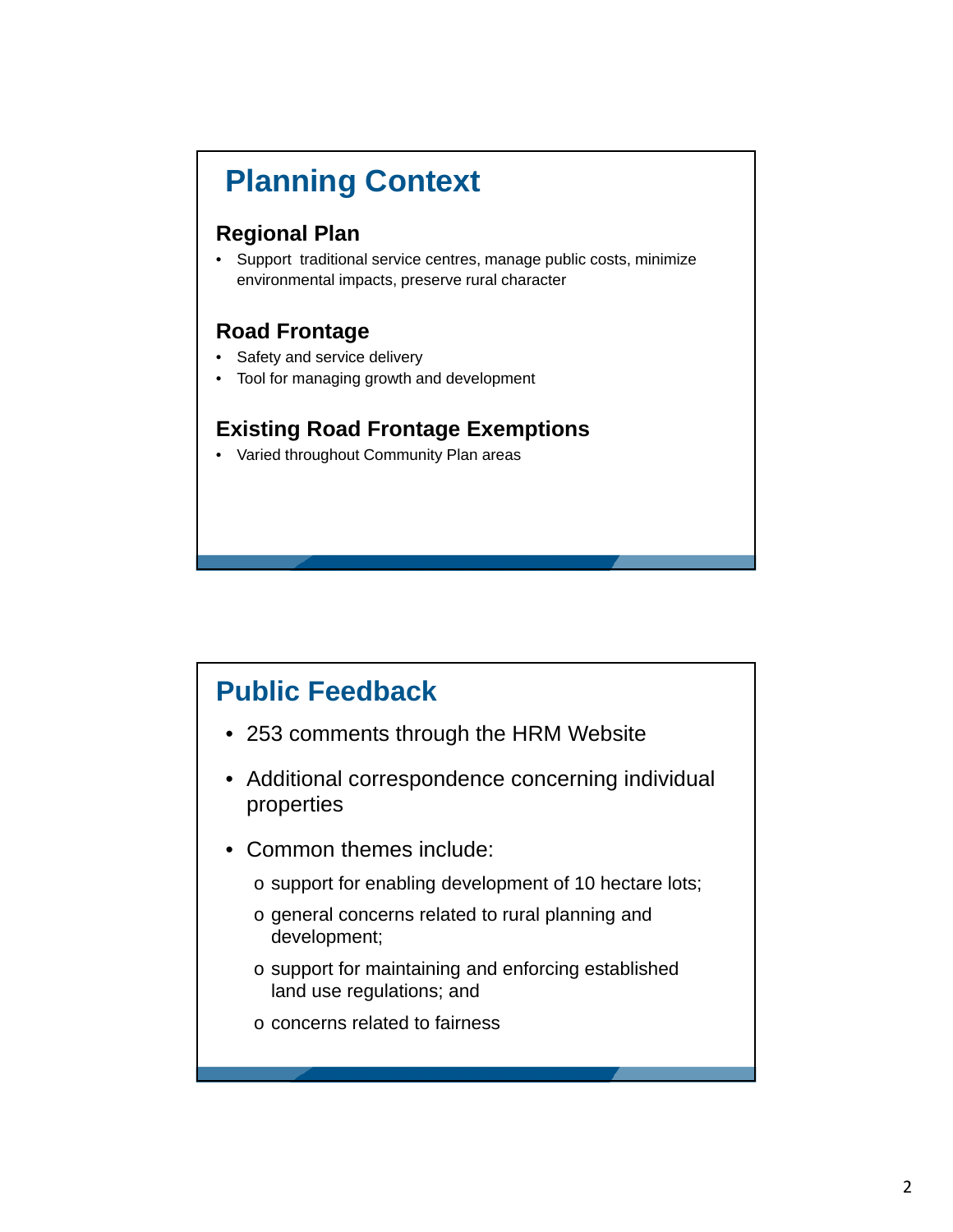

## **Identified 10 Hectare Lot Subdivisions**

| <b>Subdivision</b>                       | $#$ of lots    | # of existing<br>single unit<br>dwellings |
|------------------------------------------|----------------|-------------------------------------------|
| Moser Head Road, West Jeddore            | 17             | 2                                         |
| Pleasant Point, West Jeddore             | 14             |                                           |
| Heselton Heights, Ostrea Lake            | 10             | 4                                         |
| Scotsdale Drive, Musquodoboit<br>Harbour | 13             | 3                                         |
| <b>Shaw Cove Road, West Pennant</b>      | $\overline{7}$ | $\mathcal{P}$                             |
| Deerfield Ave, Portuguese Cove           | 16             | 2                                         |
| <b>Total</b>                             | 77             | 14                                        |
|                                          |                |                                           |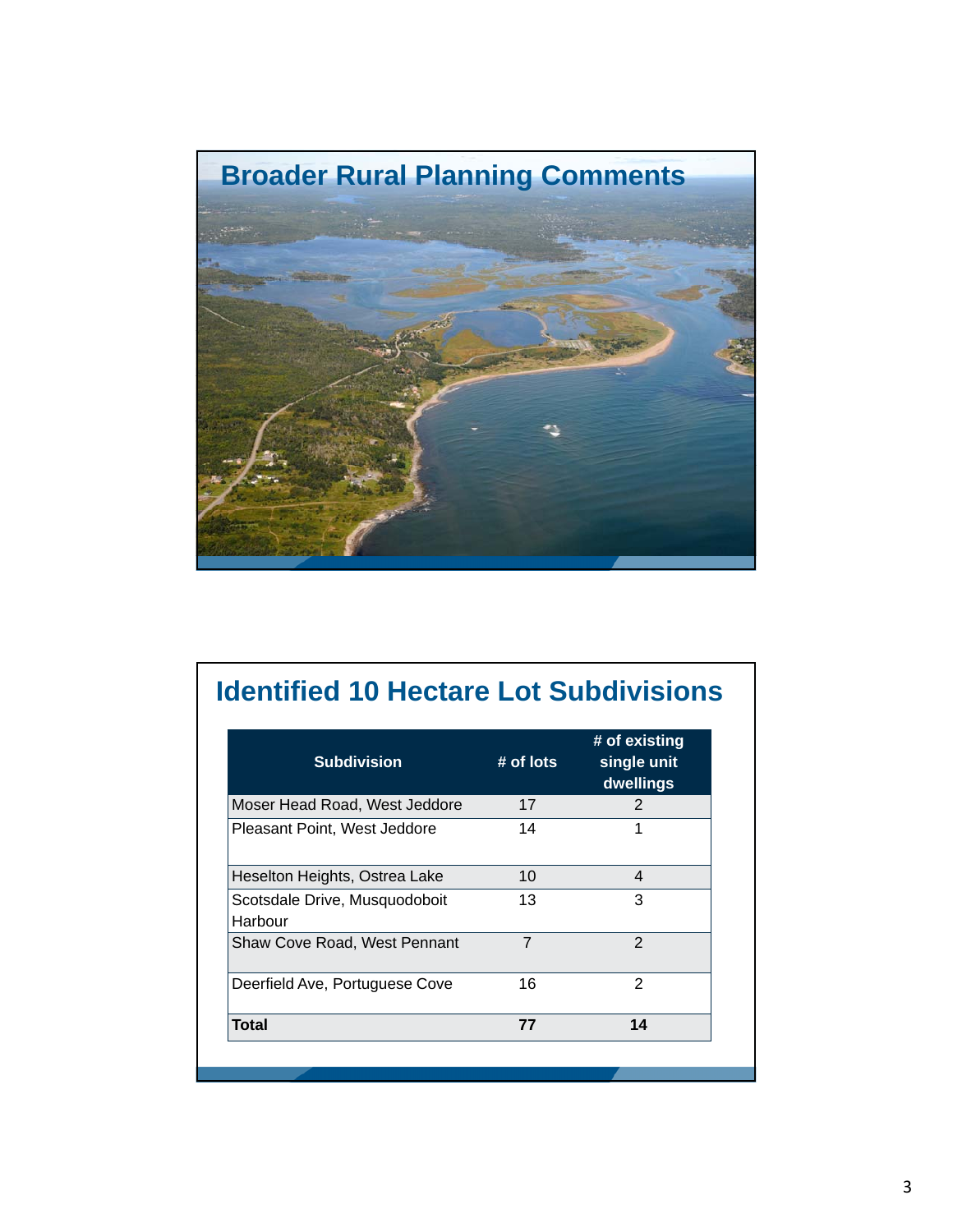

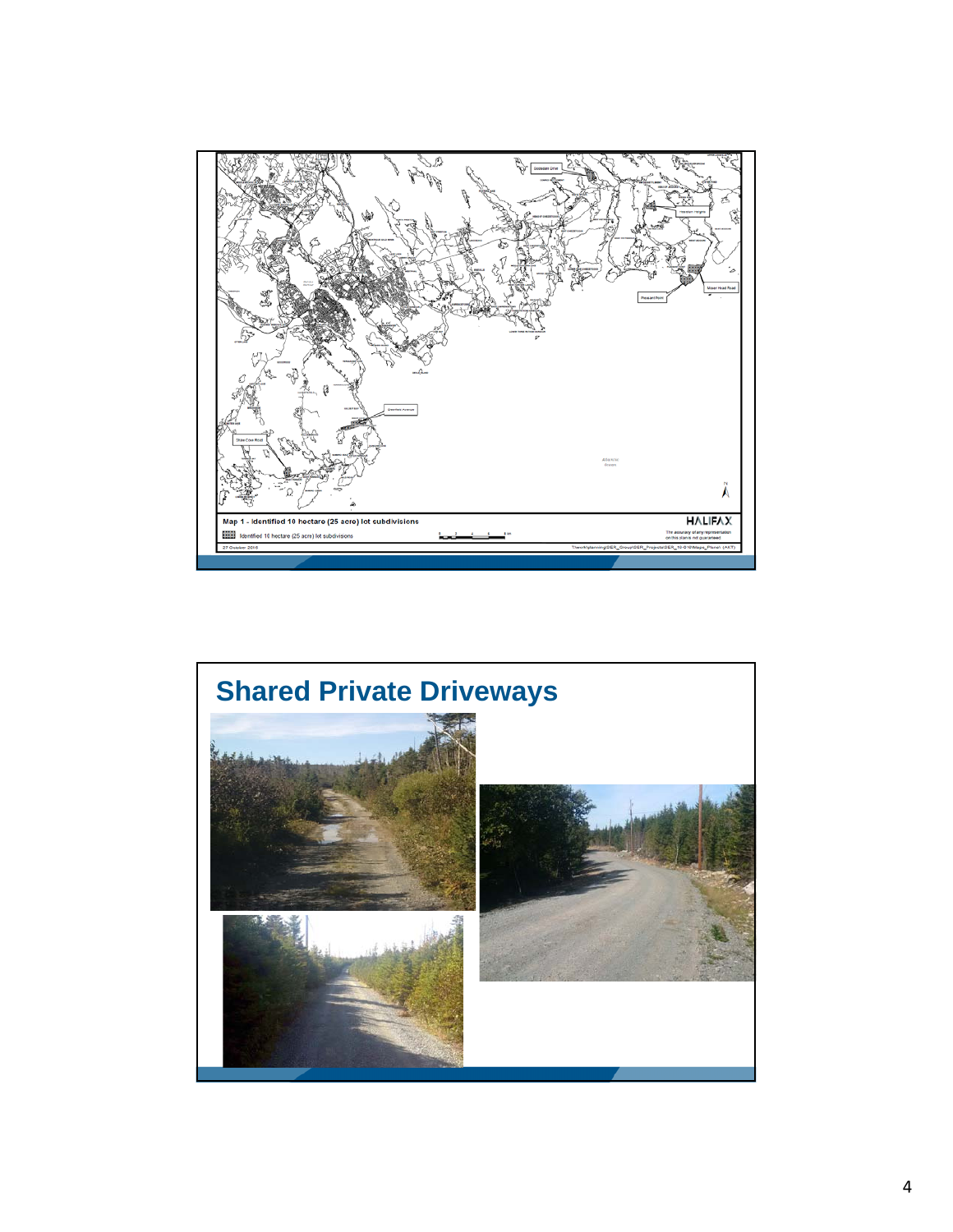

### **Existing Regional Plan Context**

- Support traditional service centres, manage public costs, minimize environmental impacts, preserve rural character
- Existing road frontage exception in Community Plans
- Amendments are limited in scope to build on existing exceptions and maintain the general intent of the Regional Plan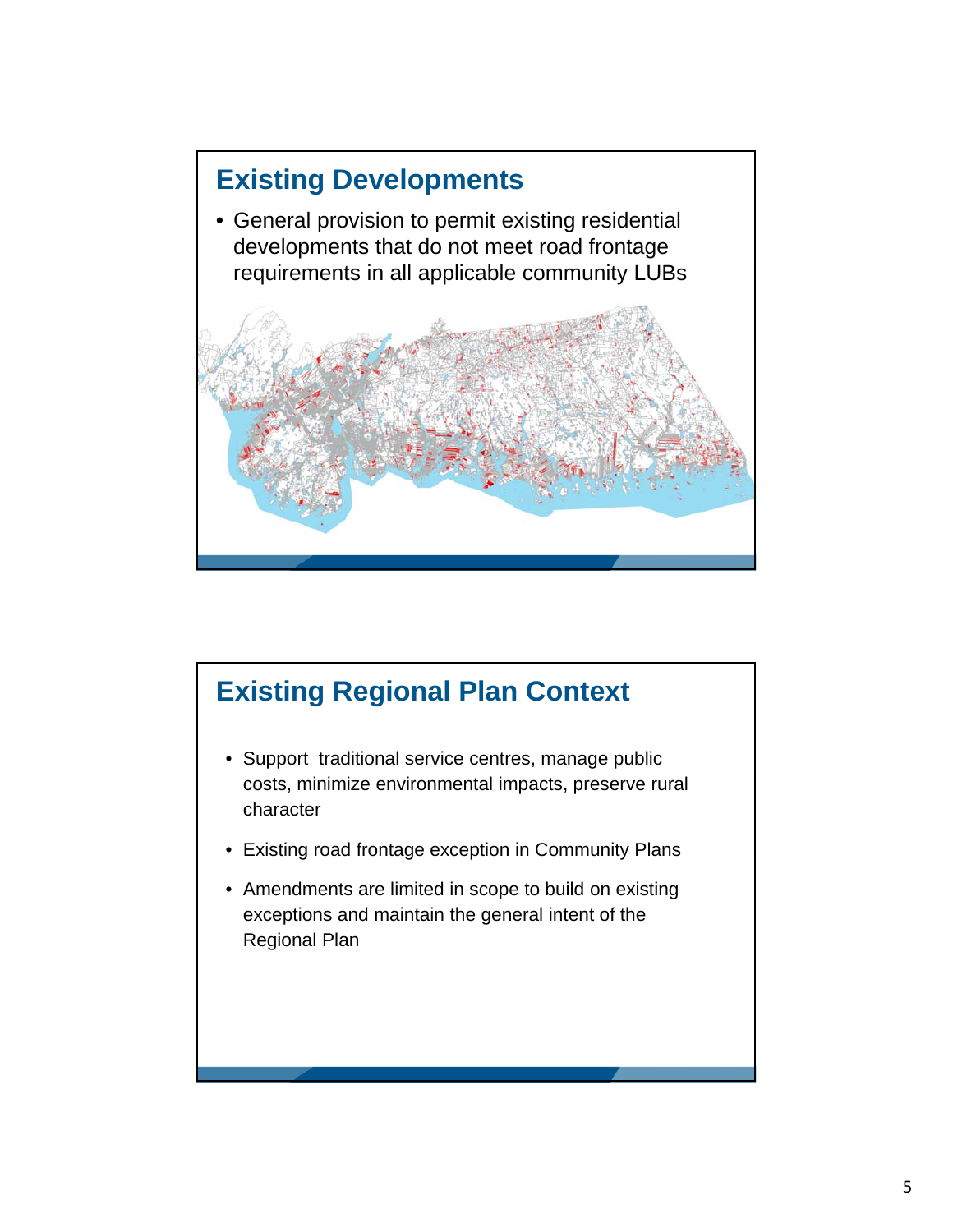

| <b>Tentative Date</b> | <b>Step</b>                                                               |  |  |
|-----------------------|---------------------------------------------------------------------------|--|--|
| Oct. 4, 2016          | <b>Regional Council Initiation</b>                                        |  |  |
| Oct. 6 - 20, 2016     | Preliminary consultations through the HRM<br>website                      |  |  |
| Nov. 22, 2016         | First Reading - Regional Council                                          |  |  |
| Dec. 13, 2016         | Hearing and Second<br><b>Public</b><br>Reading<br><b>Regional Council</b> |  |  |
| 2017                  | Dec. 2016 to Jan. Provincial Review of MPS amendments                     |  |  |
| Jan. 2017             | MPS and related LUB amendments come into<br>effect                        |  |  |